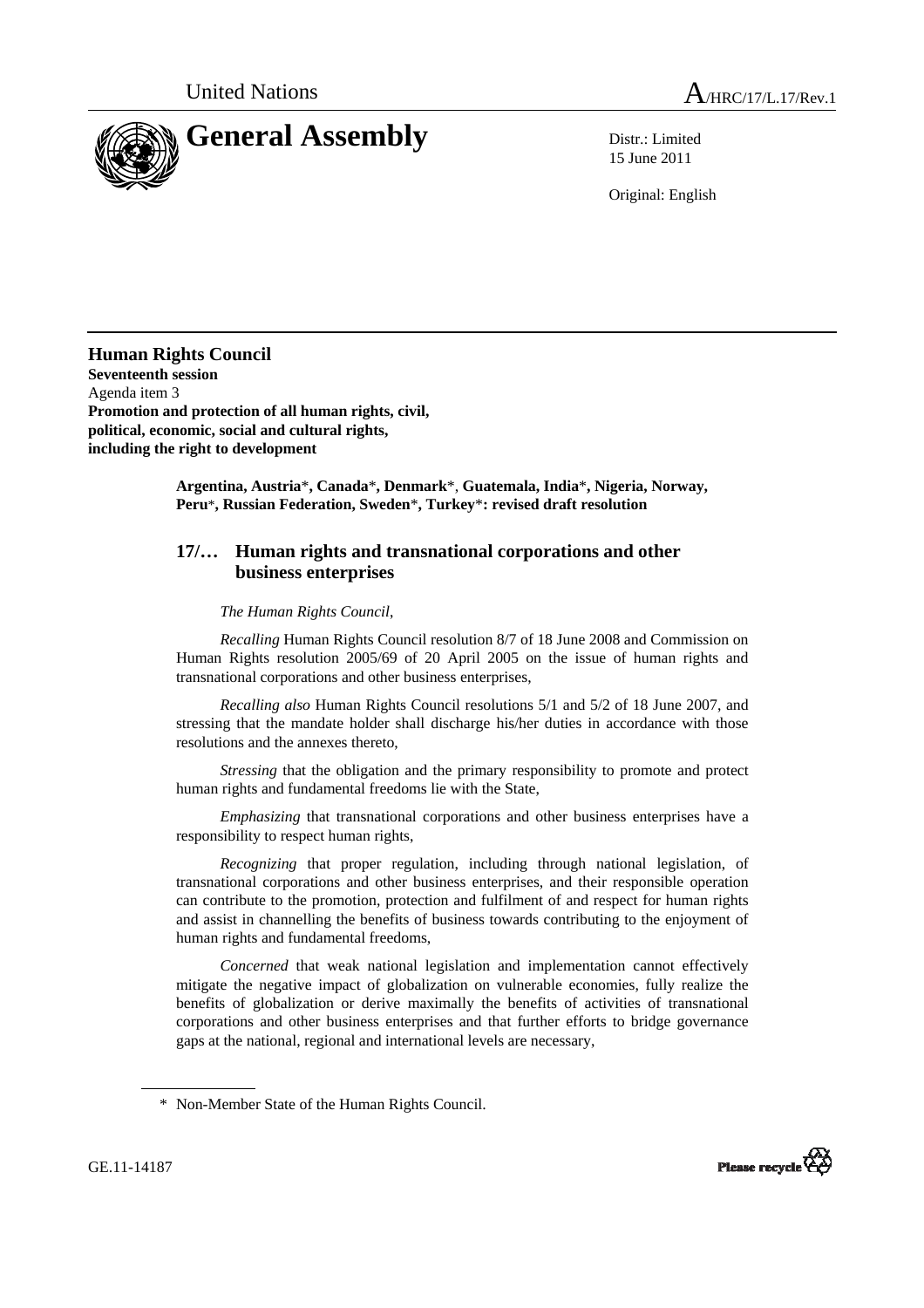*Recognizing* the importance of building the capacity of all actors to better manage challenges in the area of business and human rights,

 1. *Welcomes* the work and contributions of the Special Representative of the Secretary-General on human rights and transnational corporations and other business enterprises, and endorses the Guiding Principles on Business and Human Rights: Implementing the United Nations "Protect, Respect and Remedy" Framework, as annexed to the report of the Special Representative; $<sup>1</sup>$ </sup>

 2. *Also welcomes* the broad range of activities undertaken by the Special Representative in the fulfilment of his mandate, including in particular the comprehensive, transparent and inclusive consultations conducted with relevant and interested actors in all regions and the catalytic role he has played in generating greater shared understanding of business and human rights challenges among all stakeholders;

 3. *Commends* the Special Representative for developing and raising awareness about the United Nations Protect, Respect and Remedy Framework based on three overarching principles of the State duty to protect against human rights abuses by, or involving, transnational corporations and other business enterprises, the corporate responsibility to respect all human rights, and the need for access to effective remedies, including through appropriate judicial or non-judicial mechanisms;

 4. *Recognizes* the role of the Guiding Principles on Business and Human Rights in providing comprehensive recommendations for the implementation of the United Nations Protect, Respect and Remedy Framework, as well as guidance that will contribute to enhancing standards and practices with regard to business and human rights, and thereby contribute to a socially sustainable globalization, without foreclosing any other long-term development, including further enhancement of standards;

 5. *Emphasizes* the importance of multi-stakeholder dialogue and analysis to maintain and build on the results achieved to date and to inform further deliberations of the Human Rights Council on business and human rights;

 6. *Decides* to establish a working group on the issue of human rights and transnational corporations and other business enterprises, consisting of five independent experts, of balanced geographical representation, for a period of three years, to be appointed by the Human Rights Council at its eighteenth session, and requests the Working Group:

 (*a*) To promote the effective and comprehensive dissemination and implementation of the Guiding Principles on Business and Human Rights: Implementing the United Nations "Protect, Respect and Remedy" Framework;

 (*b*) To identify, exchange and promote good practices and lessons learned on the implementation of the Guiding Principles and to assess and make recommendations thereon and, in that context, to seek and receive information from all relevant sources, including Governments, transnational corporations and other business enterprises, national human rights institutions, civil society and rights-holders;

To provide support for efforts to promote capacity-building and the use of the Guiding Principles, as well as, upon request, to provide advice and recommendations regarding the development of domestic legislation and policies relating to business and human rights;

(*d*) To conduct country visits and to respond promptly to invitations from States;

 $^{1}$  A/HRC/17/31.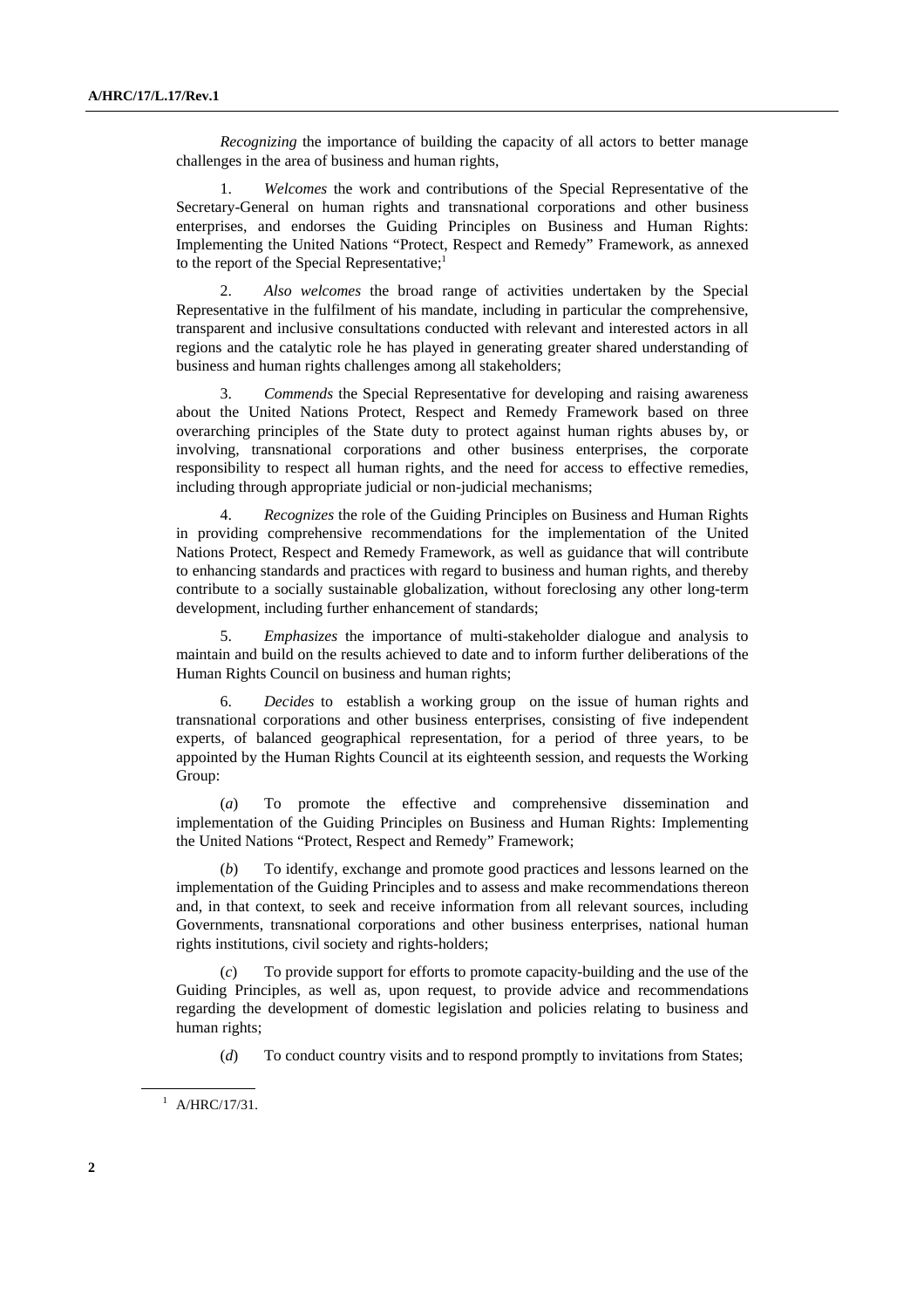(*e*) To continue to explore options and make recommendations at the national, regional and international levels for enhancing access to effective remedies available to those whose human rights are affected by corporate activities;

To integrate a gender perspective throughout the work of the mandate and to give special attention to persons living in vulnerable situations, in particular children;

 (*g*) To work in close cooperation and coordination with other relevant special procedures of the Human Rights Council, relevant United Nations and other international bodies, the treaty bodies and regional human rights organizations;

 (*h*) To develop a regular dialogue and discuss possible areas of cooperation with Governments and all relevant actors, including relevant United Nations bodies, specialized agencies, funds and programmes, in particular the Office of the United Nations High Commissioner for Human Rights, the Global Compact, the International Labour Organization, the World Bank and its International Finance Corporation, the United Nations Development Programme and the International Organization for Migration, as well as transnational corporations and other business enterprises, national human rights institutions, representatives of indigenous peoples, civil society organizations and other regional and subregional international organizations;

(*i*) To guide the work of the Forum on Business and Human Rights;

(*j*) To report annually to the Human Rights Council and the General Assembly;

 7. *Encourages* all Governments, relevant United Nations agencies, funds and programmes, treaty bodies, civil society actors, including non-governmental organizations, as well as the private sector to cooperate fully with the Working Group in the fulfilment of its mandate by, inter alia, responding favourably to visit requests by the Working Group;

 8. *Invites* international and regional organizations to seek the views of the Working Group when formulating or developing relevant policies and instruments;

 9. *Requests* the Secretary-General and the United Nations High Commissioner for Human Rights to provide all the necessary assistance to the Working Group for the effective fulfilment of its mandate;

 10*. Welcomes* the contributions of the Global Compact in the area of business and human rights, and invites it to promote the dissemination and implementation of the Guiding Principles among its members;

 11. *Also welcomes* the important role of national human rights institutions established in accordance with the Paris Principles in relation to business and human rights, and encourages national human rights institutions to further develop their capacity to fulfil that role effectively, including with the support of the Office of the High Commissioner and in addressing all relevant actors;

 12. *Requests* the Secretary-General to prepare a report on how the United Nations system as a whole, including programmes and funds and specialized agencies, can contribute to the advancement of the business and human rights agenda and the dissemination and implementation of the Guiding Principles, addressing in particular how capacity-building of all relevant actors to this end can best be addressed within the United Nations system, to be presented to the Human Rights Council at its twenty-first session;

 13. *Decides* to establish a forum on business and human rights under the guidance of the Working Group to discuss trends and challenges in the implementation of the Guiding Principles and promote dialogue and cooperation on issues linked to business and human rights, including challenges faced in particular sectors, operational